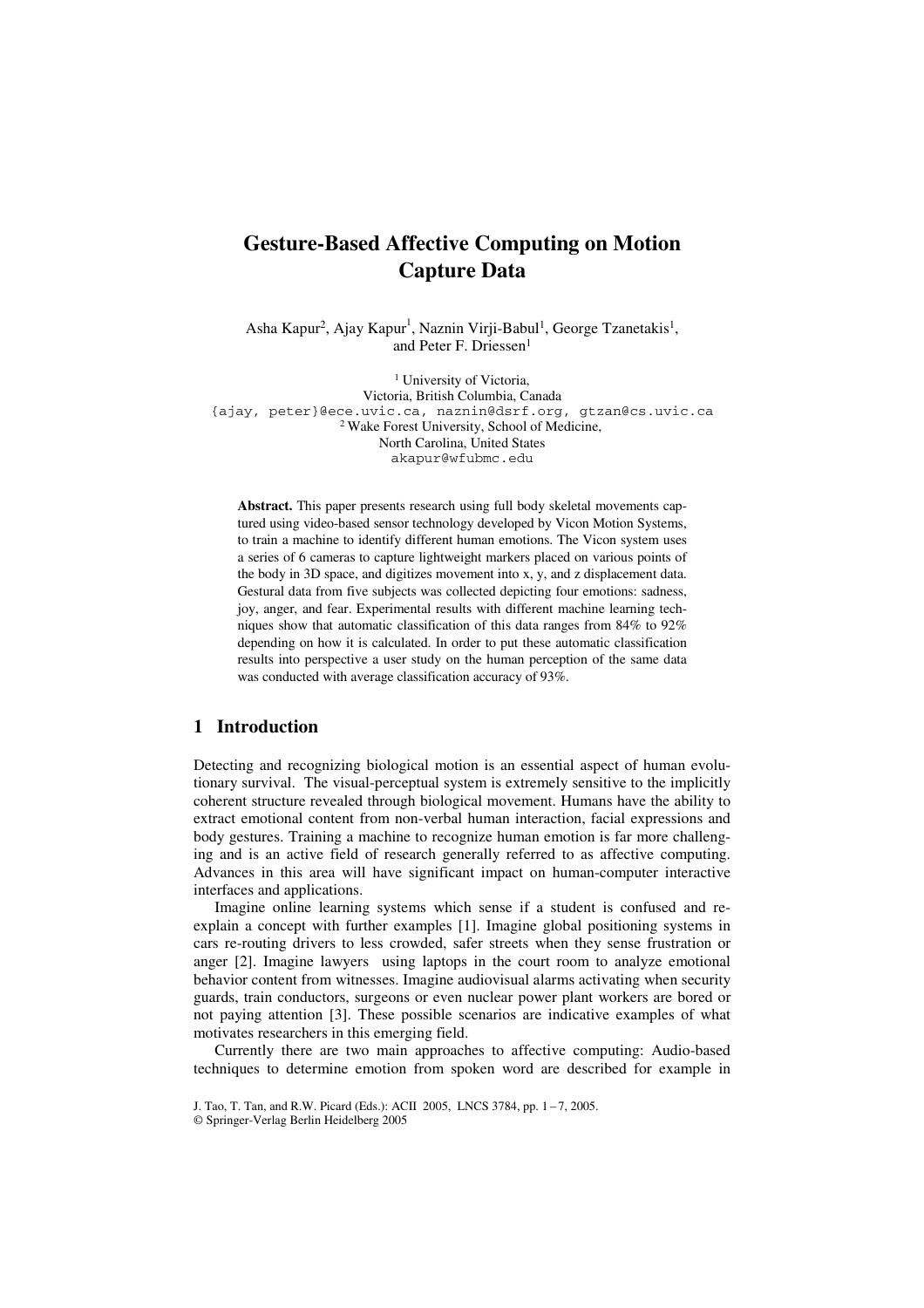#### 2 A. Kapur et al.

[4,5,6] and video-based techniques that examine and classify facial expressions are described in [7,8,9]. More advanced systems are multi-modal and use a variety of microphones, video cameras as well as other sensors to enlighten the machine with richer signals from the human [10,11,12]. The above list of references is representative of existing work and not exhaustive. For more details on the evolution and future of affective computing as well as more complete lists of references readers are pointed to papers [3,13].

In the review of the literature as briefly discussed above, almost all systems focus on emotion recognition based on audio or facial expression data. Most researchers do not analyze the full skeletal movements of the human body, with the exception of [14] that uses custom-built sensor systems such as a "Conductor's Jacket", glove, and respiratory sports bra for data acquisition of selected human body movements. Others have used motion capture systems for affective computing experiments with different methods to our own [15, 16]. Research by [17,18] present experiments which confirm that body movements and postures do contain emotional data. Our team has designed a system that uses the VICON<sup>1</sup> motion capturing system to obtain gestural data from the entire body to identify different types of emotion.

In this paper we will first describe the VICON motion capturing system and how it is used to collect data for our experiments. Using the collected data we show results of training automatic emotion classifiers using different machine learning algorithms. These results are compared with a user study of human perception of the same data.

## **2 Motion Capture System**

In this section we will describe how the VICON motion system captures body movement and the method in which the data was collected for the experiments.

#### **2.1 Vicon Motion Systems**

The Vicon Motion System is designed to track human or other movement in a roomsize space. Spheres covered with reflective tape, known as markers, are placed on visual reference points on different parts of the human body. The VICON system consists of 6 cameras and is designed to track and reconstruct these markers in 3 dimensional space. When a marker is seen by one of the cameras, it will appear in the camera's view as a series of highly illuminated pixels in comparison to the background. During capture the coordinates of all the markers in each camera's view are stored in a data-station. The VICON system then links the correct positions of each marker together to form continuous trajectories, which represent the paths that each marker has taken throughout the capture and thus how the subject has moved over time. At least three of the cameras must view a marker for the point to be captured. Therefore to obtain continuous signals interpolation is used to fill in the gaps [19].

#### **2.2 Data Collection**

Markers were placed at 14 reference points on five different subjects (2 of which were professional dancers). The subjects were asked to enact four basic emotions using

<sup>&</sup>lt;sup>1</sup> http://www.vicon.com (May 2005).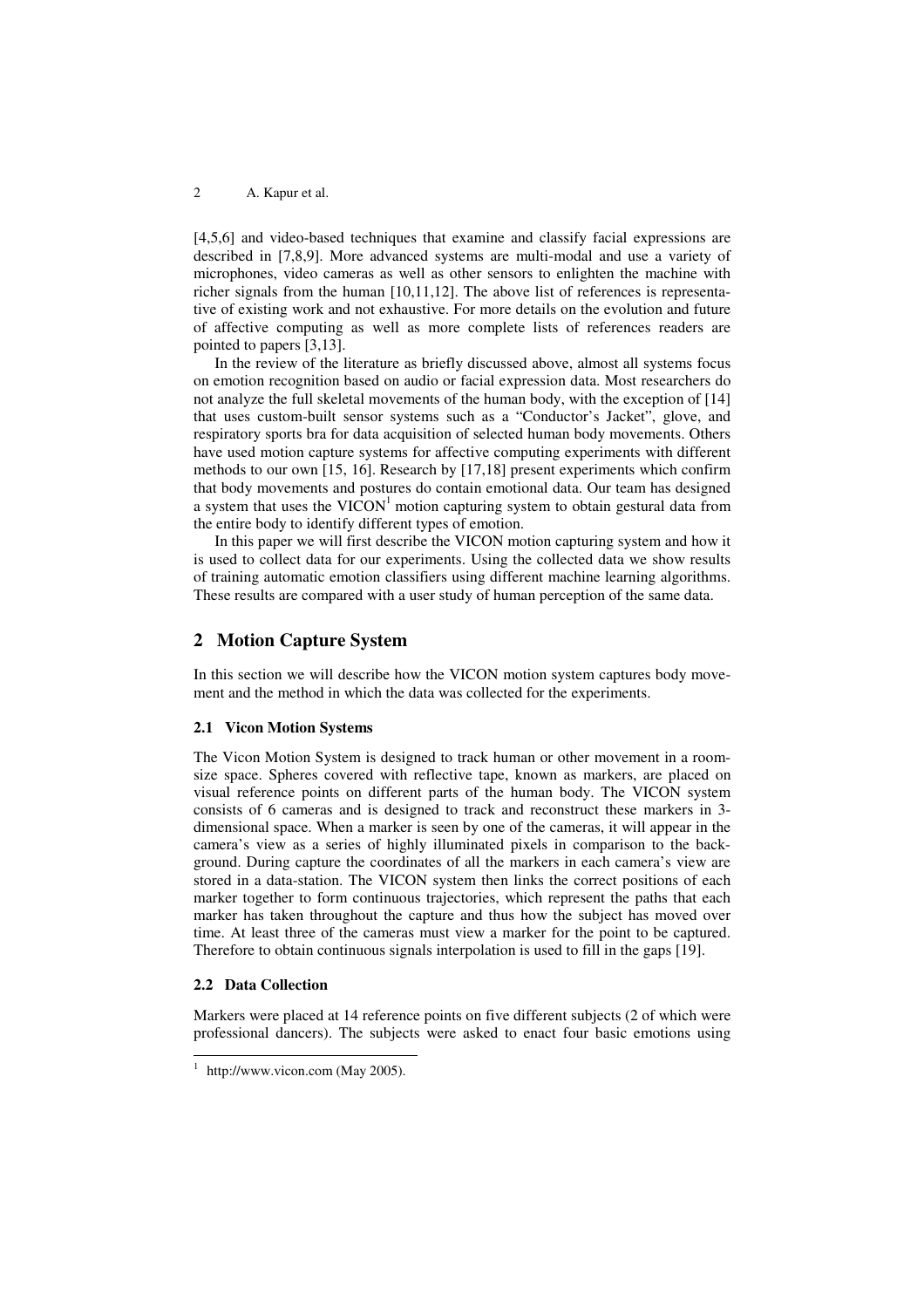their body movements. No specific instructions for how these emotions should be enacted were given resulting in a variety of different interpretations. The basic emotions used were sadness, joy, anger, and fear. The VICON system measured the trajectories of each subject's movement in 3D space at a sampling rate of 120 Hz. Each subject performed 25 times each emotion for a length of 10 seconds. We manually labeled the reference points of the body throughout the window of movement and filled missing data points by interpolation. A database of 500 raw data files with continuous x, y, and z-coordinates of each of the 14 reference points was created. This database was used to extract features for the machine learning analysis described in section 4. Figure 1 shows a screenshot of the data capturing process.

Data collection involving psychology and perception is challenging and its validity is frequently questioned. Although arguably in acting out these emotions the subject's cognitive processes might be different than the emotion depicted, it turns out that the data is consistently perceived correctly even when abstracted as described in the next section. In addition, since the choice of movements was done freely by the subjects we can stipulate that their motions are analogous to the actual display of these emotions. Even though this way of depicting emotions might be exaggerated it is perceptually salient and its variability provides an interesting challenge to affective computing.



**Fig. 1.** Screenshot of the data capturing process. The dots on the screen correspond to the markers taped onto the human body.

## **3 Human Perception**

A user study to examine human perception of the motion-capture data was performed in order to provide context for machine learning experiments, as well as to validate the collected data. A subset of 40 randomly ordered files from the database, with an equal proportion of each emotion and subject, were presented to each subject as point light displays. In these point light displays, only the 14 marker points are present (without stick figure lines) and the movement of the subject's emotion for a 10 second period is portrayed. Point light displays were used as they directly correspond to the data provided to the automatic classifiers and their perception is not affected by other semantic cues such as facial expressions.

A group of 10 subjects were tested in classification of these 40 point light displays. A confusion matrix from results of this experiment is shown in Table 1. An average recognition rate of 93% was achieved. It is worth noting that watching a series of 14 moving points humans can accurately identify different human emotions! This is probably achieved by looking at the dynamics and statistics of the motion parameters, which is what we use for features in the automatic system.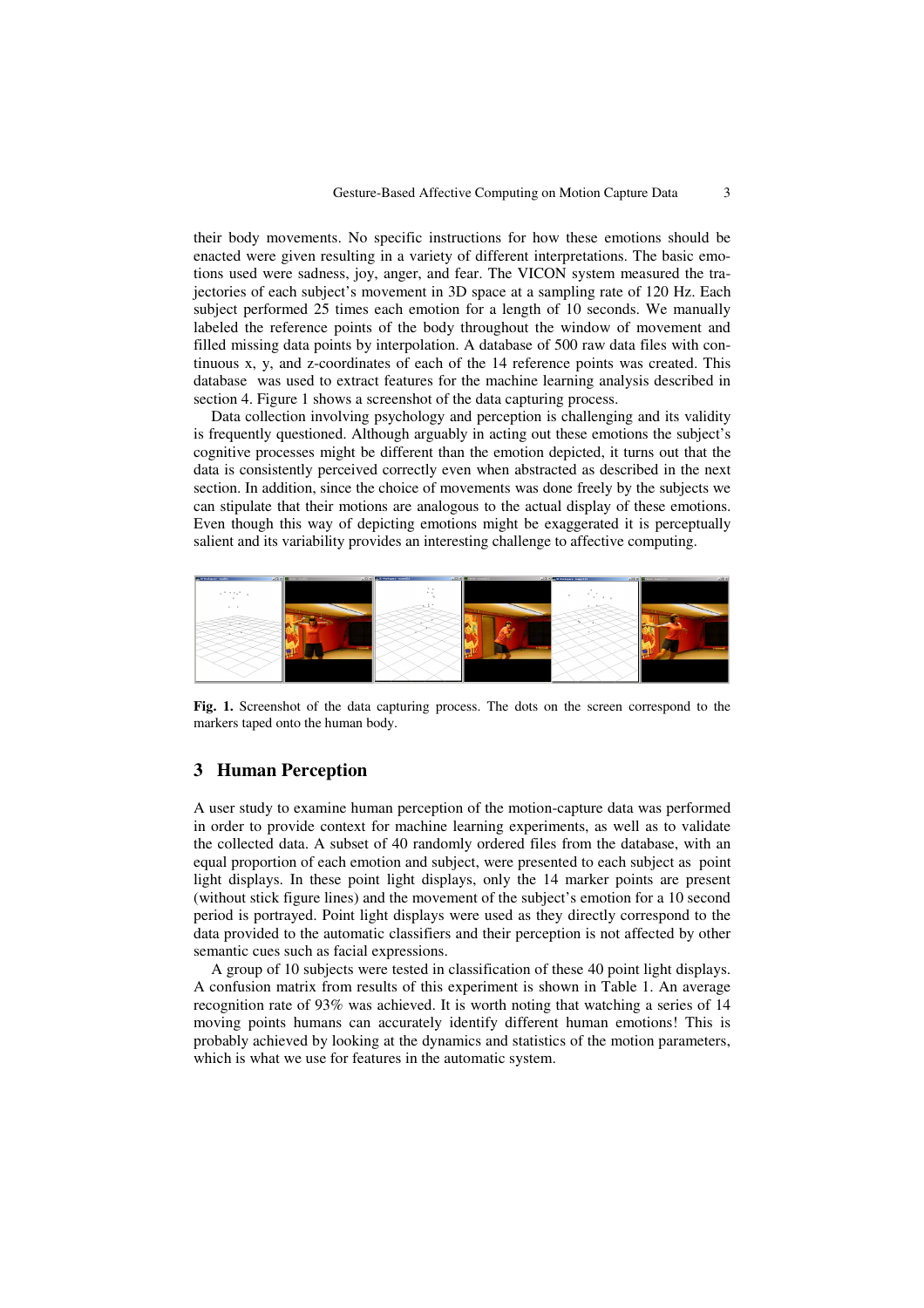#### 4 A. Kapur et al.

**Table 1.** Confusion matrix of human perception of 40 point light displays portraying 4 different emotions. Average recognition rate is 93%.

| Sad | Joy | Anger | Fear | ← Classified As      |
|-----|-----|-------|------|----------------------|
| 95  |     |       |      | <b>Sad</b>           |
|     | 99  |       |      |                      |
|     |     |       |      | Joy<br>Anger<br>Fear |
|     |     |       |      |                      |

## **4 Machine Learning Experiments**

From the human perception experiment described in section 3, it can be seen that motion-capturing preserves the information necessary for identifying emotional content. The next step was to see if machine learning algorithms could be trained on appropriate features to correctly classify the motion-capture data into the 4 emotions. This section describes the feature extraction process followed by experiments with a variety of machine learning algorithms.

#### **4.1 Feature Extraction**

After the raw data is exported from the VICON system, as described in section 2.2, feature extraction algorithms are run using a custom built MATLAB program for importing VICON data and extracting features. After experimentation the following dynamics of motion features were selected for training the classifiers. There were 14 markers, each represented as a point in 3D space,  $v = [x, y, z]$ , where x, y, z are the Cartesian coordinates of the marker's position. In addition, for each point the velocity (first derivative of position)  $dv/dt$  and acceleration (second derivative)  $d^2v/dt^2$  were calculated. As we are mainly interested in the dynamics of the motion over larger time scales, we consider the mean values of velocity and acceleration and the standard deviation values of position, velocity and acceleration. The means and standard deviations are calculated over the length of 10-second duration of each emotion depicted. Although it is likely that alternative feature sets could be designed, the classification experiments described in the next section show that the proposed features provide enough information for quite accurate classification results.

## **4.2 Machine Emotion Recognition Experiments**

Five different classifiers were used in the machine learning experiments: a *logistic regression,* a *naïve bayes* with a single multidimensional Gaussian distribution modeling each class, a *decision tree classifier* based on the C4.5 algorithm, a *multi-layer perceptron backpropogation artificial neural network,* and a *support vector machine* trained using the Sequential Minimal Optimization (SMO). More details about these classifiers can be found in [20]. Experiments were performed using *Weka* [20], a tool for data mining with a collection of various machine learning algorithms.

The column labeled "All" on Table 2 shows the classification accuracy obtained using 10-fold cross-validation on all the features from all the subjects and corresponds to a "subject-independent" emotion recognition system. The column labeled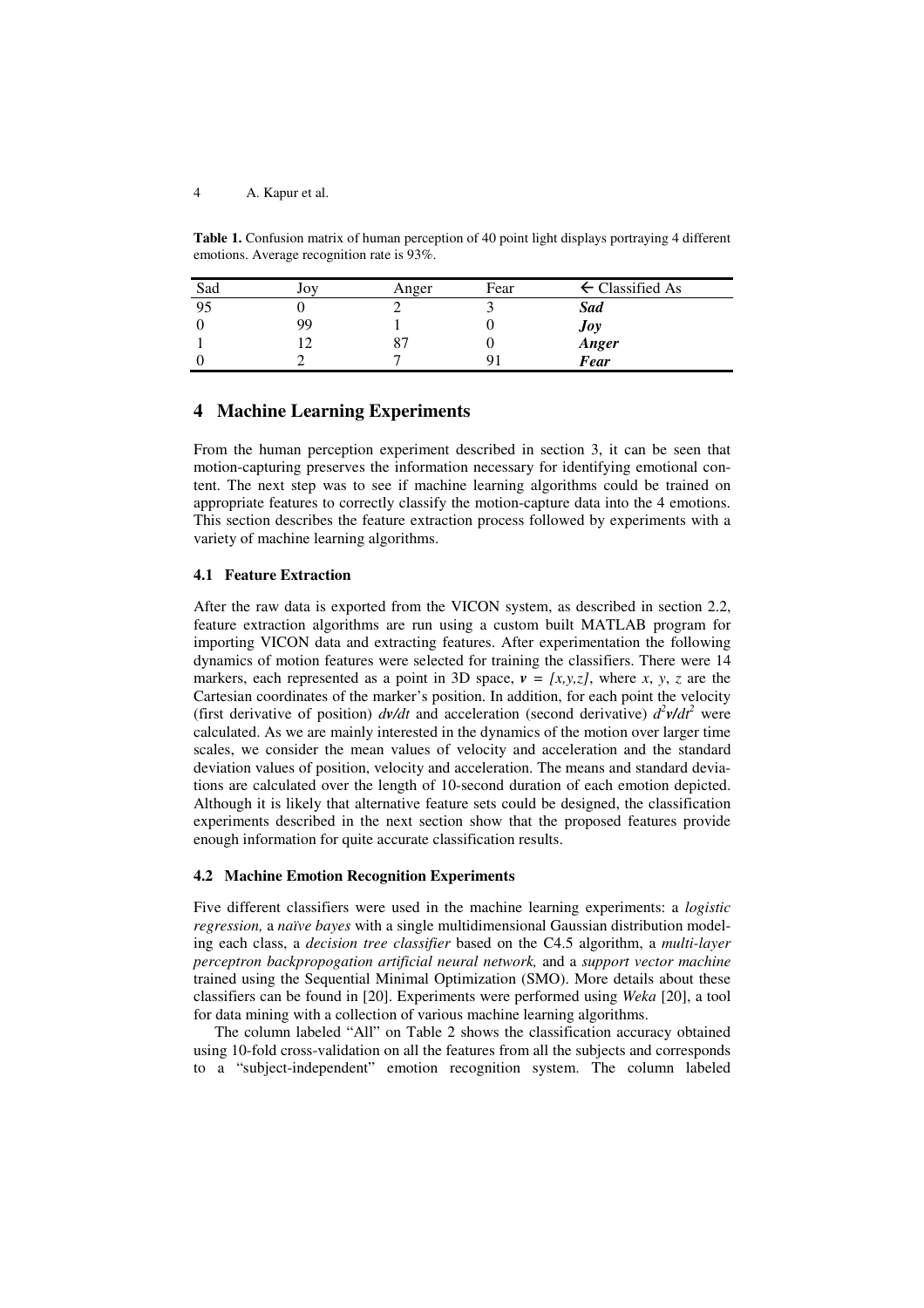"Subject" shows the means and standard deviations of classification accuracy for each subject separately using 10-fold cross-validation and corresponds to a "subjectspecific" emotion recognition system. The last column labeled "Leave One Out" corresponds to the means and standard deviations of classification accuracy obtained by training using 4 subjects and leaving one out for testing.

**Table 2.** Recognition results for 5 different classifiers

| Classifier                   | All      | Subject            | Leave One Out      |
|------------------------------|----------|--------------------|--------------------|
| Logistic                     | $85.6\%$ | $88.2\% + -12.7\%$ | $72.8\% + 12.9\%$  |
| Naive Bayes                  | 66.2%    | $85.2\% + 8.8\%$   | $62.2\% + 10.1\%$  |
| Decision Tree (J48)          | $86.4\%$ | $88.2\% + 9.7\%$   | $79.4\% + -13.1\%$ |
| <b>Multilayer Perceptron</b> | $91.2\%$ | $92.8\% + -5.7\%$  | $84.6\% + -12.1\%$ |
| <b>SMO</b>                   | 91.8 $%$ | $92.6\% + -7.8\%$  | $83.6\% + -15.4\%$ |



**Fig. 2.** Graph showing "Leave One Out" classification results for each subject using multiplayer perceptron and support vector machine learning classifiers

As can be seen in Figure 2 there is considerable variation in classification accuracy based on which subject is left out. One observation is that the subjects who were professional dancers had a large repertoire of movements for each emotion making them good choices for the training set but poor for the testing set. As a consequence a professional dancer would be better if only one subject can be used to train a motionbased emotion recognition system.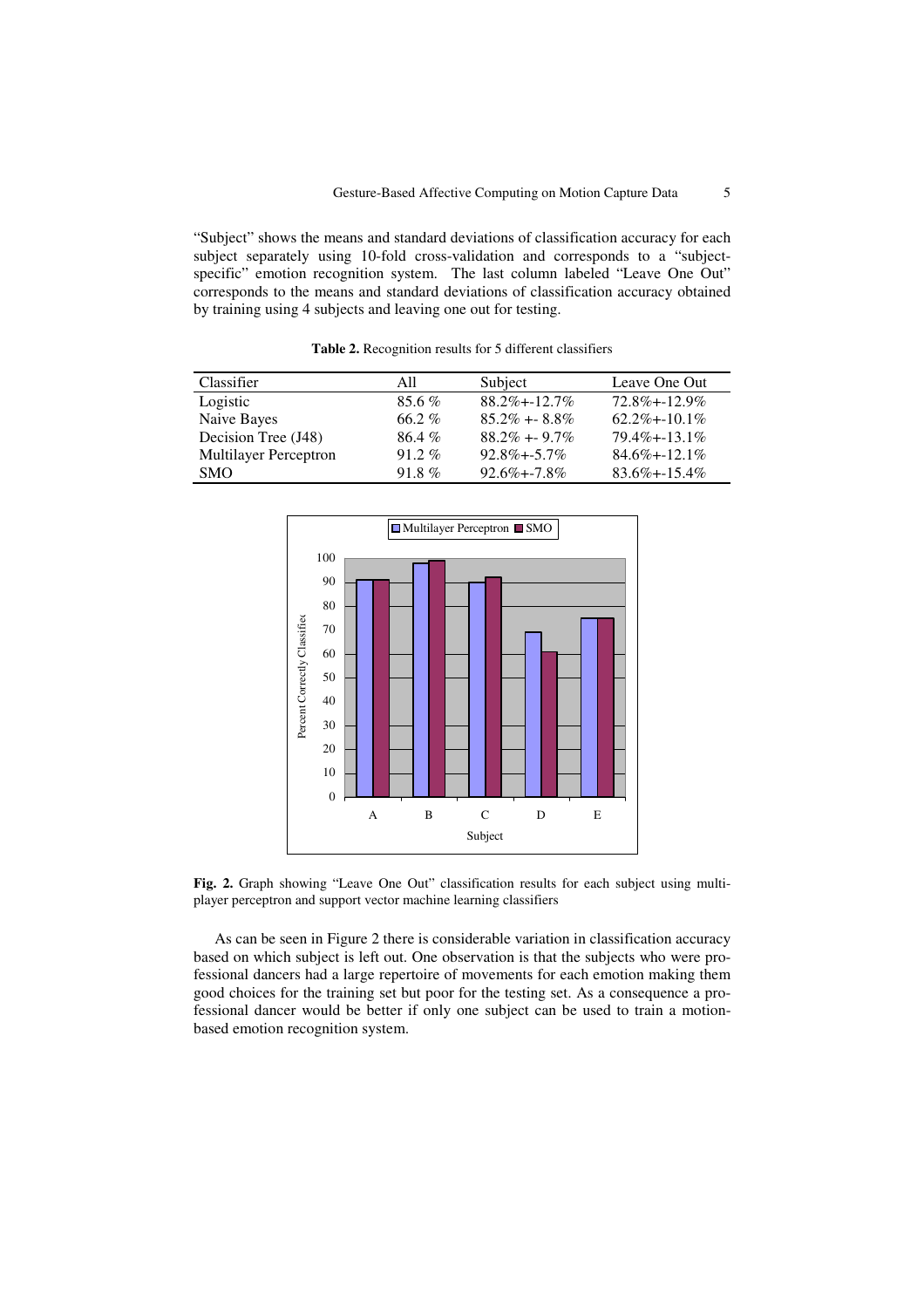#### 6 A. Kapur et al.

**Table 3.** Confusion matrix for "subject independent" experiment using support vector machine classifier

| Sad      | Joy  | Anger | Fear | $\leftarrow$ Classified As |
|----------|------|-------|------|----------------------------|
| 114      |      |       |      | <b>Sad</b>                 |
|          | l 20 |       |      | Joy                        |
| ∸        |      | 117   |      | Anger                      |
| $\sim 0$ |      |       | 108  | <b>Fear</b>                |

Table 3 shows a confusion matrix for "subject independent" using the SMO classifier. As can be seen comparing the confusion matrix for human perception and automatic classification there is no correlation between the confusion errors indicating that even though computer algorithms are capable of detecting emotions they make different types of mistakes than humans.

In all the experiments the support vector machine and the multiplayer perceptron achieve the best classification results. It should be noted that training was significantly faster for the support vector machine.

# **5 Conclusions and Future Work**

We have presented a system for machine emotion recognition using full body skeletal movements acquired by the VICON motion capture system. We validated our data by testing human perception of the point light displays. We found that humans achieved a recognition rate of 93% when shown a 10 second clip. From our machine learning experiments it is clear that a machine achieves a recognition rate of 84% to 92% depending on how it is calculated. SMO support vector machine and multiplayer perceptron neural network proved to be the most effective classifiers.

There are many directions for future work. We are exploring the use of different feature extraction techniques. We also are collecting larger databases of subjects including more intricate detail of facial expression and hand movements. Increasing the number of emotions our system classifies to include disgust, surprise, anticipation and confusion are planned upgrades in the near future. We are moving toward a realtime multimodal system that analyzes data from microphones, video cameras, and the VICON motion sensors and outputs a meaningful auditory response.

# **References**

- 1. Kapoor, S. Mota, and R.W. Picard, 'Towards a Learning Companion that Recognizes Affect," *Proc. Emotional and Intelligent II: The Tangled Knot of Social Cognition, AAAI Fall Symposium*, North Falmouth, MA, November 2001.
- 2. R. Fernandez and R. W. Picard, "Modeling Driver's Speech under Stress," *Proc. ISCA Workshop on Speech and Emotions*, Belfast, 2000.
- 3. M. Pantic, "Toward an Affect-Sensitve Multimodal Human-Computer Interaction," *Proc of the IEEE.* vol. 91, no. 9, September 2003.
- 4. B.S. Kang, C.H. Han, S. T. Lee, D. H. Youn, and C. Lee, "Speaker dependent emotion recognition using speech signals," *Proc ICSLP,* pp. 383-386. 2000.